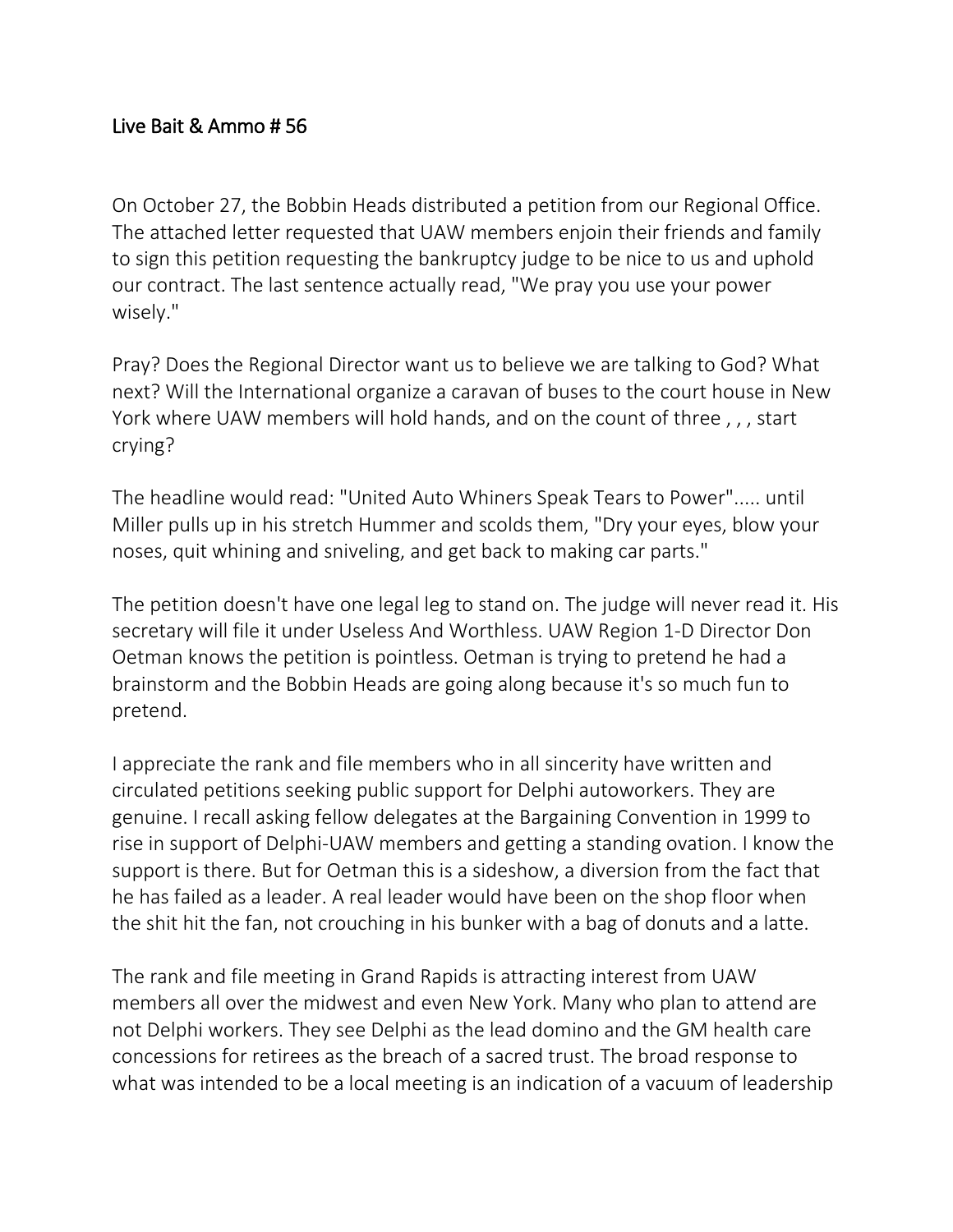at the top. Reporters aren't the only ones who get "No Comment." The silence out of Solidarity House is ominous.

GM-UAW retirees feel betrayed for good reason. They have campaigned for COLA on Pension since 1976 when International reps gave themselves COLA on pension. The International's response was always, "Don't worry. We will always take care of you." It is unethical to take contractual benefits from retirees. The UAW does not have the legal right to bargain for people who are not working, who don't pay dues, and who can't vote on the rotten deal.

Meanwhile, Delphi UAW members are feeling the heat from Commando Miller's flame-thrower. He verbally bitch slaps us every day in the press. Delphi workers don't know if they will be able to make the mortgage payment or retire with their shirts on, but they keep paying union dues and waiting patiently for the calvary. As my friend and fellow NDM member Dean Braid likes to say, "Is it time to put down the golf club and grab hold of the picket sign yet?"

Where have all the International Reps gone? Are they still singing Kumbaya with their corporate partners at the Center for Human Resources? Has anyone seen a Regional Director anywhere? Oh that's right, the Local Union leadership minus that rascal that resigned (Does anyone else find it odd that someone who tells the truth is accused of undermining the International?), was invited to the Regional Office to shake hands with the Governor of Michigan, Jennifer Granholm. Maybe she will fight for us? Is that what unionism is based on? Pretty blondes and wishful thinking? Golf lessons and V-CAP donations?

Wishful thinking is the notion that someone else will take care of your business and fight your battles for you. Hope is fighting like hell against all odds. I don't believe in wishful thinking, but like many other UAW members, I am full to bursting with hope.

Union bureaucrats have operated under the partnership/competitive model for so long, they don't have a clue how to respond. They've lost the ability to mobilize members and fight to win. Perhaps we should be more understanding, their partners just kicked them out of bed and they have sore tushes and wounded feelings to nurse.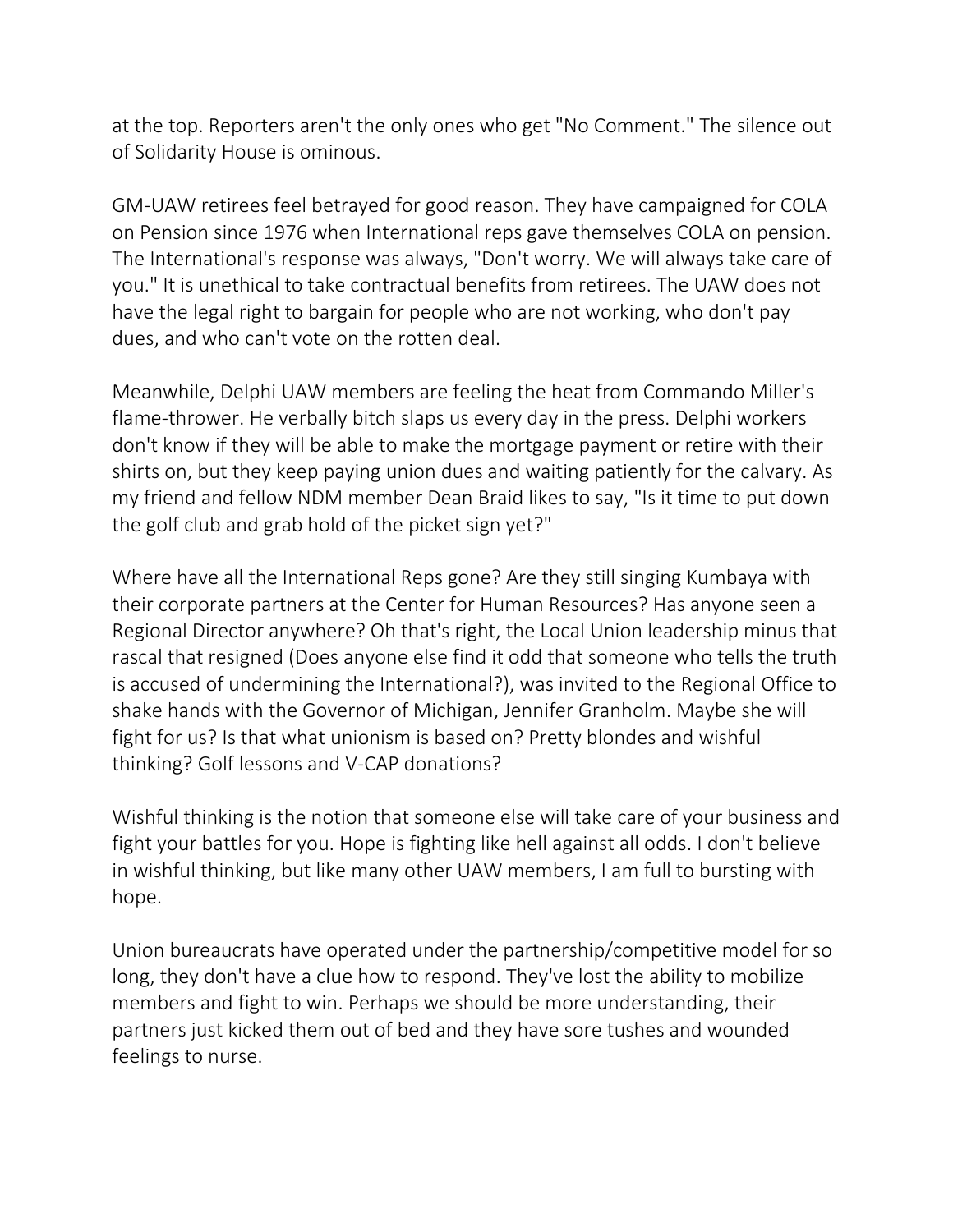Office rats don't have answers. We, the members, are the answer.

We have nothing to lose and everything to gain by fighting to win. Members demoralized by years of company-unionism and team work slogans are looking at their hands and listening to their hearts. We can build, repair, produce, and deliver for Commandant Miller, or we can bring GM-Delphi to their knees by simply doing what we are told by the bosses -- nothing more and nothing less. We can turn up the volume and let the silence humming out of Solidarity House numb our brains, or we can listen to our hearts and trump company-union defeatism with the courage of a single conviction -- We are worth fighting for.

And Delphi deserves what it pays for: a half a day's work for a half a day's pay. Or was that a third?

The corporations sense the labor movement's weakness. They are determined to decimate and throttle the working class while we are down and in disarray. We must connect the Delphi plants so that our efforts are coordinated and strategic rather than random. We must also connect with other union members who may rise to our defense. Strikes are a valuable tool, but Delphi is eager to shut down a number of sites. Those plants at risk of closure must continue to operate and/or be occupied if idled by strikes in other locations. Miller ignited the ire, it is up to us to bank the fire and spread the resistance.

Furthermore we deserve to be treated like dues paying members. When we ask to see a legally binding copy of the GM-UAW Benefit Guarantee alluded to in the 1999 Delphi-UAW contract Highlights, the Bobbin Heads tell us we have to trust the International. If it exists, why can't we see it? Why shouldn't our brothers and sisters with 30 plus years of service be allowed to make decisions based on verifiable documents? "Words" as my friend and coworker Jimmy Jean says, "are like deer prints. They're exciting, but when you fry them up they don't amount to a forkful."

Reporters insist there is a Benefit Guarantee because the corpos told them so. They still don't get it. Their primary sources are frauds and the annual report is a deer trail. Sure, where there's hoof prints there's deer, and GM may be responsible for a bunch of children it can't afford which, like the old song says, "Is what you get for making whoopee." But the point is, the Benefit Guarantee is not laid out in the